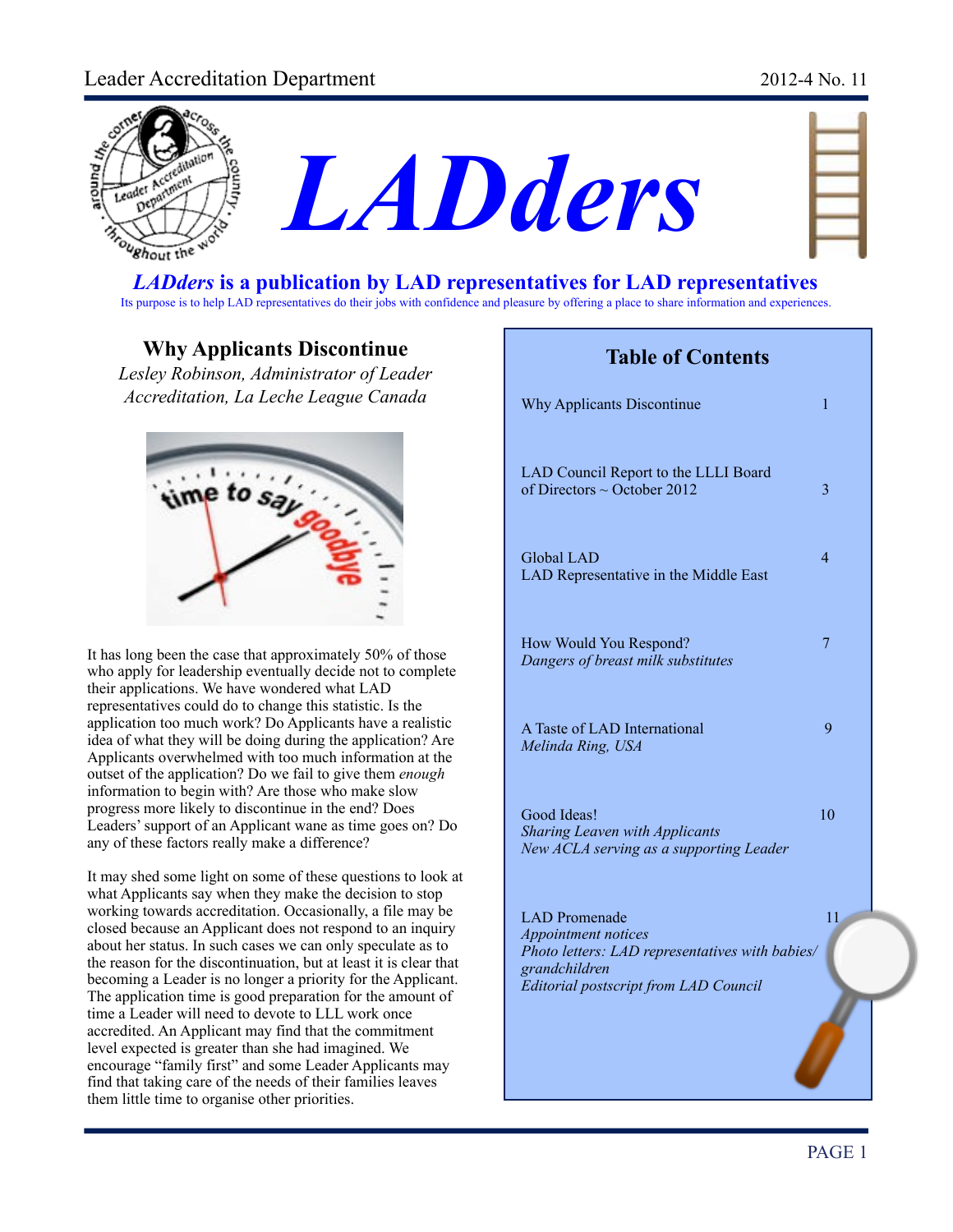Some Applicants discontinue after making no significant progress in application work, sometimes without writing to the LAD representative at all. Perhaps these Applicants have found that the application was not what they expected and we might wonder whether some might be surprised by the amount of work required. We work hard to allow Applicants to design their own applications and to adapt the work of the application to their own style. The Applicant is in charge of the pace of her application, yet work is nevertheless required on the part of the Applicant. We want leadership to be available to a variety of women. Although the application should not require academic aptitude, it does require commitment and follow-through. What can we do to avoid misconceptions about the work of the application or the level of commitment required? The answer could be in the preapplication work done by Leaders with mothers interested in leadership. Although some Leaders may imagine that they find candidates for leadership and then the LAD accredits them, the Leader needs to play a more involved role, especially during the pre-application time. It is up to the Leader to share with the mother a picture of what a Leader does and to explain to her what the application entails before she applies.

Leader Applicants might cite a change in priorities as the reason for discontinuing an application. As their children grow, they become involved in other activities which need their attention. Once children begin school, mothers will find competing volunteer opportunities that take up their time. As children get older, an Applicant may return to part-time or full-time employment and juggling activities during the precious time spent away from work may leave little time for LLL. We see the same thing happen with those who are accredited, but remain Leaders only for a short period, whereas others continue for many years. Perhaps the crucial factor is in the fit of leadership in their lives. It may be only with the passage of time that Applicants become aware of their level of commitment, considering the competing priorities that mothers face while they juggle family, professional, personal and community needs. In order to meet the prerequisites to applying for leadership, a mother must demonstrate a certain commitment to LLL. At the start, this may be only a minimal commitment in the form of membership and support of our purpose and philosophy. When talking to interested mothers about leadership, we may worry about asking for too great a commitment. We want leadership to appear a comfortable, mother-sized commitment and indeed it is for many. Perhaps it is only those more passionate in their commitment who will make the time to complete their applications and remain Leaders long-term.

Some Applicants discontinue after an extended period of inactivity. How should we react when an Applicant is inactive? Is there anything we can do to inspire a resumption of progress? We can let the Applicant know that we understand if she needs to take a break to take care of family

needs. We can suggest that she make a plan for getting back to application work when she is ready and we can ask her to give us a date when we can expect to hear from her. It can help to keep in close contact with the Leader. Even though we may not be receiving communication from an Applicant, we may find that she is concentrating on what she is doing within the Group and is working regularly with the Leader. Alternatively, after a period with no contact, the Leader may



say that she hasn't seen or heard from the Applicant for months. Remember that however regular your contact, it is the Applicant who is responsible for her own preparation for leadership. The LAD representative can encourage, respond, react, affirm, support and inspire; yet it is the Applicant who is actively preparing for leadership. No one can do that for her.

In some entities after six months of no communication of progress, the LAD representative will notify the Applicant that her application is "inactive," and if no indication of progress is submitted within a month, the application will be withdrawn for lack of progress. There is flexibility when the LAD representative is aware of extenuating circumstances, but the LAD representative will only know about such circumstances if either the Applicant or Leader communicates.

Sometimes an Applicant may stop attending the meetings of the Group that recommended her, either because she moves or because the meeting time or location no longer works for her. The Leaders may no longer be able to work with her or may withdraw their support.

It is not only inactive Applicants who withdraw. Some may work through much or almost all of the application before deciding not to become accredited. That decision might be based on a personal or family crisis, or on a realistic appraisal of whether leadership will fit into the Applicant's life. We can react with respect and understanding for the deep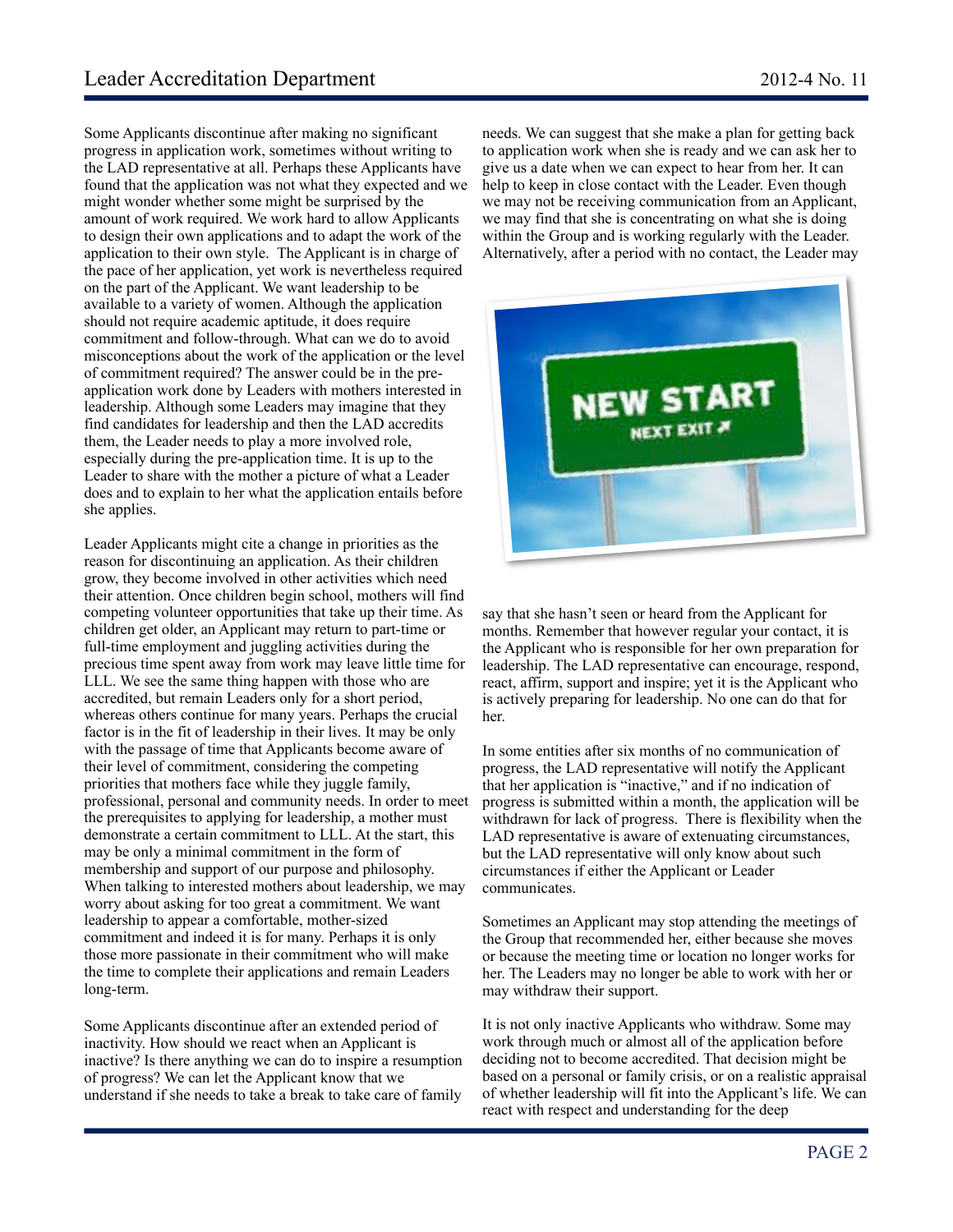## Leader Accreditation Department 2012-4 No. 11

consideration which led to the decision. Although we are saddened by a discontinuation, it remains a privilege to have worked with an Applicant on her journey through LLL philosophy. We can appreciate her dedication and her thoughtful work. Time spent on an application is never wasted, either for the Applicant or the LAD representative. We hope that the reflection will serve the Applicant well in the future, both in her personal and professional life. For the LAD representative, every personal history is enriching, so there need be no regrets.

Realistically, there are so many variable factors that may contribute to an Applicant's decision to discontinue her application that it is not possible to pinpoint what we would need to do differently to prevent it from happening. We have learned from experience and follow-up surveys that often discontinuation is a matter of "life" and changed

**LAD Council Report to the LLLI Board of Directors ~ October 2012**

**Global Network:** LAD Council members have continued to work cooperatively to ensure the smooth running of the Department. We are offering support to each LAD entity by organizing LAD sessions; creating/updating resources; recruiting/orienting new LAD representatives; and responding to inquiries. We maintain the global network through frequent, cordial communications. Outreach has been expanded to extend help from LAD representatives to Applicants with a common language outside their own entities.

**Semi-Annual Reports:** The LAD Council collects the Semi-Annual Reports. Statistics for the October 15, 2011 - April 15, 2012 reporting period can be found in *LADders* 2012 #3, page 4 (see link below); comparison of the four most recent reporting periods is also included.

*LADders***:** The two latest issues of LAD Council's quarterly international, multi-lingual publication can be found online at:

[http://www.llleus.org/LAD/ladders/LADders\\_2012\\_3.pdf](http://www.llleus.org/LAD/ladders/LADders_2012_3.pdf) [http://www.llleus.org/LAD/ladders/LADders\\_2012\\_2.pdf](http://www.llleus.org/LAD/ladders/LADders_2012_2.pdf) (Username: LAD Password: LADis#1)

*LLL World Directory* is kept up-to-date to facilitate easier communication regarding Applicants who move.

**LADI Inquiries to the LLLI Web Site:** Responded to over 60 queries from around the world, from mothers interested in LLL leadership where there is no local Group, and from former Leaders seeking reinstatement.

**LAD Council Meeting:** In conjunction with the March European Management Symposium in Frankfurt, Germany, the first LAD Council Meeting in five years was held. Ten

priorities having intervened. These are not matters within the LAD representative's control. Where we can have influence, though, is in the way we treat each Applicant with respect for her unique situation. We respect her decision and we appreciate her special contribution to LLL and her willingness to have considered leadership.

*Lesley Robinson lives with her husband, Mark, in Ottawa, Canada. Their three grown children, Kate (born 1985 and studying in Cape Town, South Africa), Alex (1987, going to graduate school in New York, USA), and Will (1989, at university in Canada), have flown the nest. Lesley was accredited in 1987 and has been a LAD representative since 1991. She is currently Administrator of Leader Accreditation (ALA) for La Leche League Canada and C-DAM (CLA) for Ligue La Leche (French Canada).* 

LAD Council members, representing seven entities, attended.

**Appeals:** Three formal appeals from U.S. mothers, all involving separation, have been dealt with and resolved by LAD Council.

#### **Highlights from LAD Entities**

#### **Resources/Projects**

- ! The universal version of *Leader Applicant Resource Kit* was introduced globally
- ! Increasing use of *Leader Applicant's Handbook* (Great Britain)

#### **Publications**

- ! *Leaven* articles contributed by LAD Council for the "Preparing for Leadership" column
- ! Newsletters for Applicants: *Chrysalis* (LLL Canada), *Arc-en-ciel* ([Rainbow], Ligue La Leche), and *Horizons* (Alliance)

#### **Translation**

- ! Translating *LADders,* SARs, *Leader Applicant's Handbook,* and other LAD materials
- ! Publishing the Chinese edition of *Leader's Handbook* (Future Areas in Asia and the Middle East)
- Offering bilingual LAD representatives' support
- Russian translations of numerous LAD documents in preparation for applications from readers of the new Russian translation of *The Womanly Art of Breastfeeding*
- ! Accrediting Leaders without a common language, with help from translators

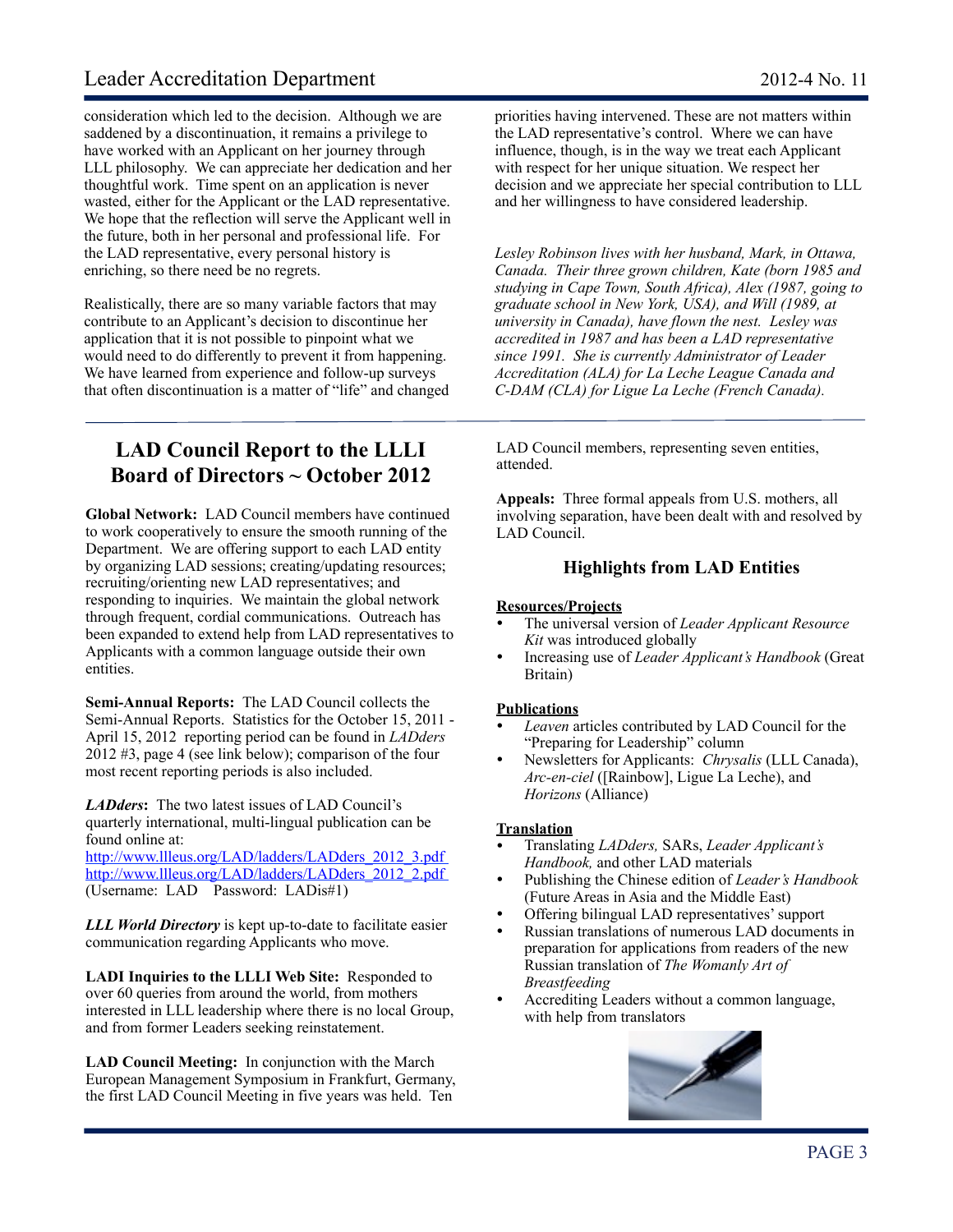

## **Global LAD**

*There are many factors that can discourage a woman from breastfeeding. Sometimes we are hardly aware of the social and cultural conventions in our society that create "barriers" to breastfeeding. In this fascinating and thought-provoking article, Marie-Claire Bakker speaks from her experience of working as a LAD representative in a country whose culture is not her own. Are you working with Leader Applicants in a cultural climate that either supports or deters breastfeeding? We'd love to learn from your observations and experience. If you have an idea for the Global LAD column, please contact Alison Parkes at: [Rnparkes.family@ntlworld.com](mailto:Rnparkes.family@ntlworld.com)*

## **LAD Representative in the Middle East**

*Marie-Claire Bakker, Area Coordinator of Leader Accreditation for Asia, Africa, and the Middle East*



My family and I moved to Abu Dhabi in the United Arab Emirates (UAE) a year and a half ago, and time has flown by so fast. It has been a huge change from the Swiss hillside where we lived before. Having previously worked as a Middle East ethnologist, I am delighted to finally be back in part of the world that I love.

My co-Leader Noura and I lead with the only La Leche League Group in the whole of the UAE. This country consists of seven Emirates of which Abu Dhabi is the largest and the capital, the others being Dubai, Fujairah, Sharjah, Ras al Khaimah, Ajman and Umm Al Qaiwan; we are bordered by Oman and Saudi Arabia. While I work with Applicants from Great Britain to China in my ACLAat-Large capacity, the Group has also been working with three Leader Applicants and two mothers in pre-application dialogue. Two of the Applicants are in different Emirates,

and this means we are working with them as semi-isolated Applicants/mothers.

Working as a La Leche League Leader in the Middle East brings its own unique challenges from a cultural, linguistic and religious perspective. LAD representatives who are working with mothers, either in pre-application dialogue as isolated mothers or in the capacity of A/CLA, need to be very sensitive in their approach and be aware of the particular social and cultural demographics and dynamics of this region. Most of my information about breastfeeding and Islam is applicable to the whole Middle East. Some of my information will be more specific to working in the Arabian Peninsula. Muslim culture in general is very supportive of breastfeeding. It goes back to the teachings of the Quran, which encourages mothers to nurse their babies for two years. Breastfeeding is mentioned in the Quran several times.

Middle Eastern Muslim women place a high value on the religious instruction to breastfeed their infants, and almost all will initiate breastfeeding. However, the cultural practices of supplementation, milk sharing and fasting, as well as the prevalence of diabetes in the population in the Gulf, can interfere with exclusive breastfeeding.

**Supplementation** or mixed feeding is almost universally practiced. This stems from both a lack of understanding about the benefits of exclusive breastfeeding and the fact that in large extended families with lots of domestic help, there are always eager hands to hold the precious new baby and feed him. There are many myths surrounding the nature of breast milk as opposed to formula. These include the following: breast milk is too watery to ever satisfy the baby; breastfed babies cry because they are always hungry; formula is a better alternative because it has all the nutrients; a mother can never produce enough milk for her baby; in the first days there is absolutely no milk so formula is definitely necessary. As you can see, trying to pass on accurate information on breastfeeding is vital.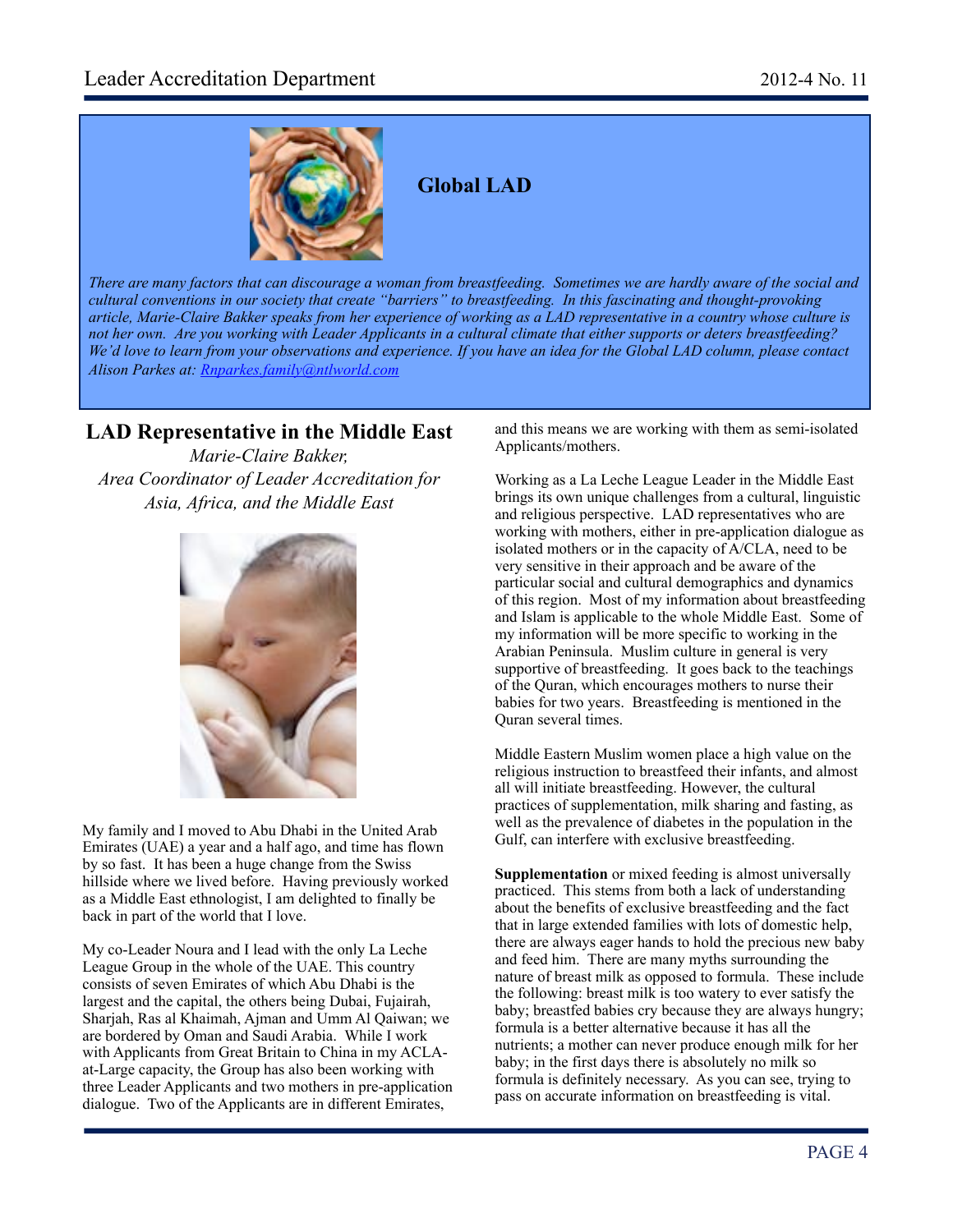There are also many social obligations on the new mother who is expected to receive visitors and well-wishers. The mother will not feel comfortable nursing in front of them. Sometimes there will be social engagements that new mothers are obliged to attend, but they are not expected to bring their babies along. Leaving baby at home to be cared for by someone else is quite common, and we occasionally have meetings where some mothers turn up without their babies to ask about breastfeeding. Frequent separation and bottles given by other family members or nannies while the new mother is otherwise engaged often lead to problems of low milk supply. The husband may be very supportive and keen to encourage his wife, but he barely sees her for the first month after the birth when she is with her own family and cared for by her mother. The pressure to defer to the elder generation and take their advice is enormous, whether it is helpful or hindering. The desire to have a big chubby baby means that supplements are pushed on new mothers by wellmeaning relatives. Amongst the increasing population of employed Arab mothers, the extremely short maternity leave means that in many cases they leave their babies at eight weeks to return to work. Nursing mothers are given a marginally shorter working day so that they can either pump or go home early.

**Galactagogues** are used extensively and most mothers are more familiar with the natural ones like fenugreek where traditionally the seeds are boiled and drunk as tea or soaked in water and eaten in curries. Other foods consumed to increase milk production are fresh homemade chicken broth with lentils, milky drinks or puddings that may include semolina, caraway or oatmeal, and baklava. This is thought of highly as a galactagogue as well as an energy food due to its high content of sugar, ghee (a kind of liquid butter) and nuts. The locals also regard fresh grilled fish, a central component of their diet, and grilled red meat, as well as eggs, as milk-inducing foods.

**Milk sharing** is another topic with culturally specific consequences. Wet-nursing was extremely common in the Arabian Peninsula until this latest generation. Children who have been nursed by the same wet nurse or cross-nursed by different mothers are considered siblings, milk brothers and sisters. They may not marry each other and a woman who has nursed an unrelated male child may continue to be unveiled before him (as can his milk sisters). A Leader may encounter more enquiries about adoptive nursing in the Middle East and Muslim societies because a mother adopting a male child wishes to ensure that he has the same legal rights as a blood child and that she will be able to continue to appear unveiled before him as he enters puberty. There are very specific requirements to Islamic adoption. The child must be under the age of two, and be fully nourished for at least five feedings. For some mothers, this is the entire goal and they will discontinue nursing once this is achieved, while for others the nursing relationship that has developed will continue. *(See LLLI policy on milk donations and milk sharing below.)* 

**Fasting** during the holy month of Ramadan is obligatory for all Muslims. There are, however, circumstances that allow



fasting days to be deferred or food/alms to be given to the poor in lieu. If a pregnant woman feels that fasting is at all detrimental to her baby (usually early and late in pregnancy) or is too tiring for her, she may defer fasting days; similarly if a lactating woman feels that her or her baby´s health would be affected, she can choose not to fast. Research shows that milk supply will not be affected by short-term fasting, but becoming severely dehydrated can cause supply to decrease. If fasting women super-hydrate at night when allowed to eat and drink, then milk supply usually remains sufficient.

In the **Arabian Gulf** the populations we encounter as Leaders are culturally very diverse, and it helps to have an idea of the particularly **common dilemmas facing expatriate mothers from different parts of the world.** These new mothers are often young professional women who are having their first baby here. They are far from home, and there is usually a flurry of helpful or not so helpful family visitors when the baby arrives. The first few weeks may be fine due to this help, or be challenging because of having to cater and entertain visitors. When the visitors go, these mothers, often in city skyscraper apartments or fairly remote compounds, are home alone with a new baby. A woman must be married to have a baby here. The husband is back at work almost immediately and may work very long hours. With her circle of friends all at work or having a great weekend social life, the feelings of isolation and frustration and helplessness can be very overwhelming. If you add to that breastfeeding difficulties, a fussy baby and minimal medical aftercare, you can understand how much support these new mothers need, and that Leaders need to be aware that these mothers may become clinically depressed. If they are going back to work, they have a short maternity leave and many are focussed on pumping right from birth. Milk supply and pumping challenges are big topics here.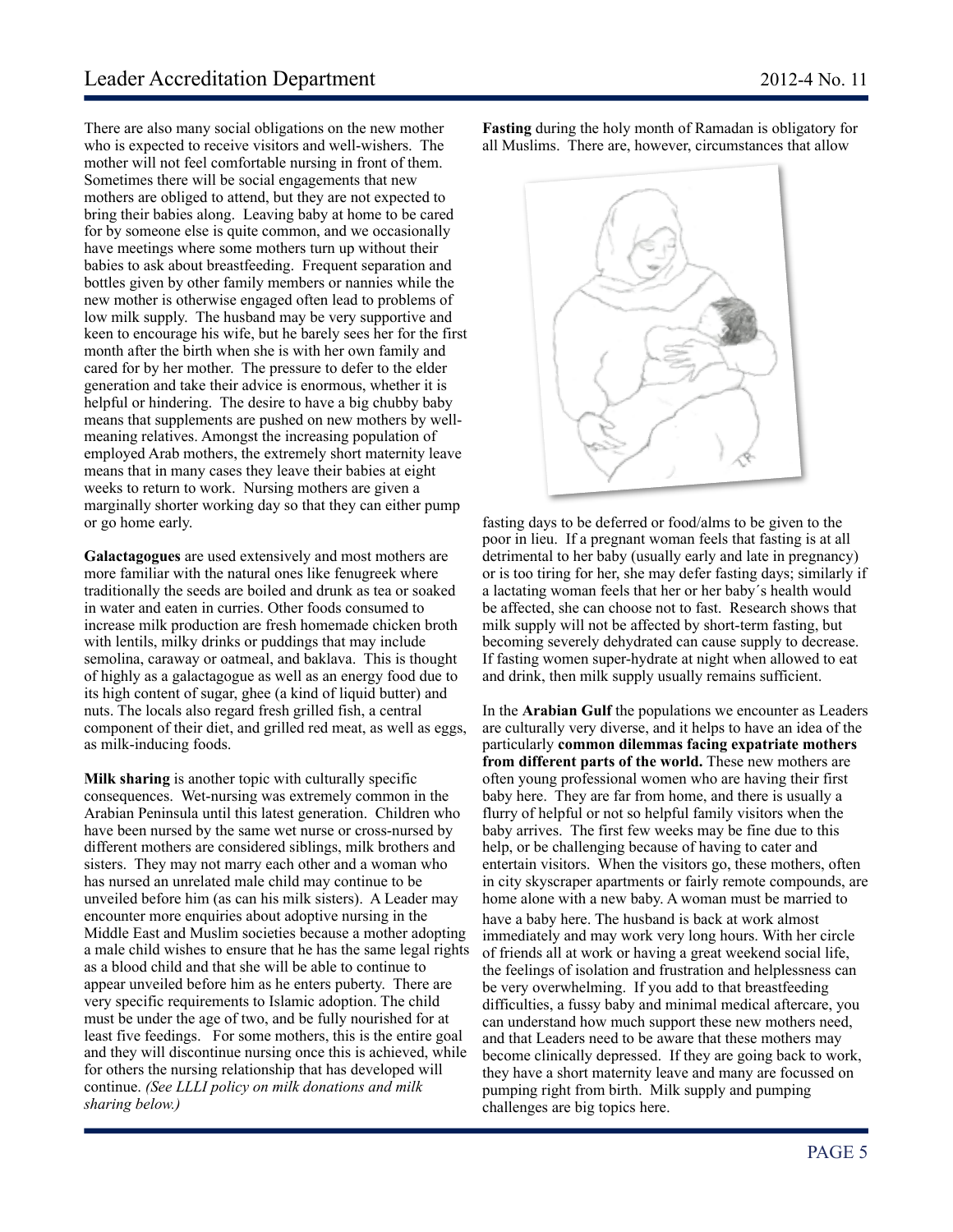**The Cesarean section** rate seems very high; I estimate that eight out of every ten mothers I see here have had C-sections. Very often the baby is given a bottle before the mother has even been stitched up. Any subsequent delay in milk coming in is yet another reason for early supplementation and then later milk supply problems. Whether that means we are seeing them because of problems originating with the type of birth and aftercare, or whether there is just a huge number of C-sections, we don´t know.



The incidence of **diabetes** in the local populations of the Arabian Gulf is extremely high, and this too can have an impact on breastfeeding and possible delayed onset of full milk supply. This may be another reason that supplementation (sometimes necessary) is more routine here. Information about getting off to a good start (nursing often and pumping and maybe using a supplemental nursing system) can help to protect the breastfeeding relationship. As a Leader, it is important to remember to ask if a mother you are supporting is diabetic, as it may not be mentioned in passing. The LAD representative can help by making sure that Leader Applicants learn about the potential impact of diabetes on breastfeeding, which will help them, as Leaders, to support these mothers with the latest information.

As LAD representatives and also as Leaders looking for mothers who would meet the prerequisites to applying for leadership, an essential part of the pre-application dialogue in this part of the world is to establish who is ACTUALLY meeting the baby´s needs. Almost without exception, every family here has **domestic staff**, locals and expatriates alike. A mother who is nursing her baby may in her own view be taking care of her baby, but she may not be doing anything else: changing nappies, interacting on a full-time basis, putting baby down for a nap, taking baby for walks, meeting her baby´s nighttime needs, etc. In other words, when a LAD representative dialogues with a mother in the Arabian Gulf, it is important to be very clear about who is responding to a baby´s cues. Is it the nanny or the mother?

Many women will marry fairly young but continue with college or university, even after a baby comes along.

Separation due to ongoing studies, an early return to work, and/or due to the baby being mainly cared for by staff or members of the extended family, are all important themes here. Questions that might otherwise not enter our heads to ask about become quite pertinent: whether they have household help; how the nanny helps out with the baby; what her responsibilities are and how much time every day the baby spends with the nanny or other family members; etc. Mixed feeding or supplementation may also be so accepted as part of the normal course of breastfeeding, that often, unless a direct question is asked about it, you might assume a baby is exclusively breastfed when talking to a mother who has asked for information.

Pre-application discussions that necessarily delve into the subject of separation and early weaning or supplementation can sometimes be very sensitive indeed. Many mothers may feel a great sense of loss about early weaning or supplementation and even separation that was not within their control. Do seek further guidance from your LAD support person to help guide you through these discussions.

*The* LLLI Policies and Standing Rules Notebook*, Milk Donations section, states: "A Leader shall not*"  $ever$  suggest an informal milk-donation *arrangement, including wet-nursing or crossnursing. If a mother wishes to discuss these options,* the Leader's role is to provide information about the risks and benefits so that the mother can make her *own informed decision based on her situation." The complete"LLLI"policy"on"milk"donations"can"be"* viewed on the LLLI Web site at: *<http://www.llli.org/leaderpages/psrm.html#14> (LLLID and password required).* 

*Noura Al Khoori, LLL Abu Dhabi, and the translations team have translated into Arabic a selection of LLL information sheets which are available as electronic copies. For more information, contact Marie-Claire at: [marieclaire.laleche@gmail.com](mailto:marieclaire.laleche@gmail.com) or Noura at: [noura.khoori@gmail.com](mailto:noura.khoori@gmail.com)*

Editor's note: Marie-Claire has expressed deep gratitude to Noura and the mothers of La Leche League Abu Dhabi for offering information and to Dr. Modia Batterjee for writing the inspiring book, *A Fading Art: Understanding Breast-Feeding in the Middle East*.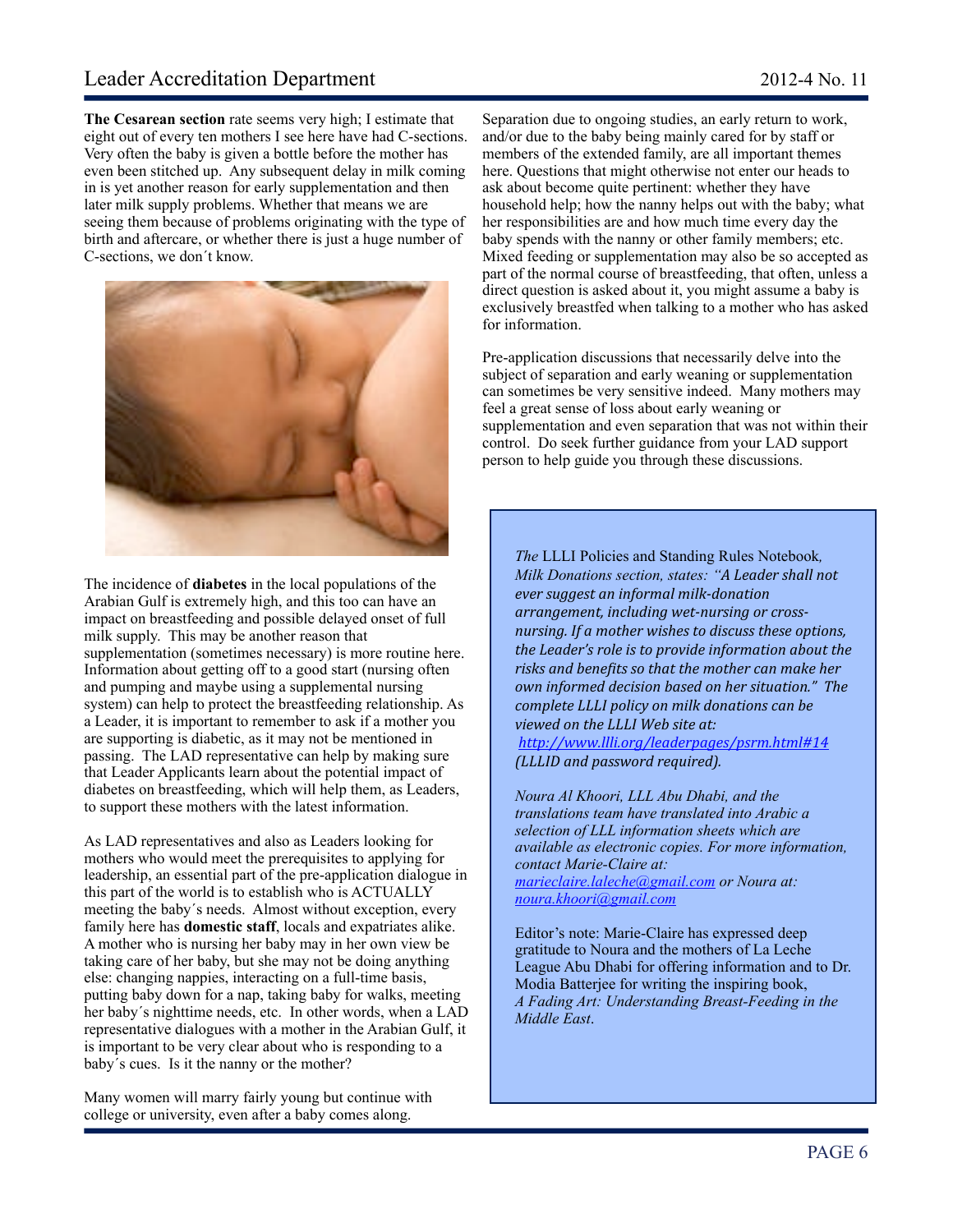Mothers here need information on the normal course of exclusive breastfeeding, and support for mothers who against the odds are trying so desperately to breastfeed their babies is crucial. Misinformation from medical professionals is rife, and mothers sometimes face an uphill struggle to find information and support. Awareness of the challenges these mothers face and sensitivity to the incredible diversity of the populations we are serving as La Leche League Leaders are important discussions to have with potential Leader Applicants in the Arabian Gulf.

*Marie-Claire Bakker is a Middle East ethnologist who was born in Swaziland, Southern Africa, and grew up all over* 

*Africa, the Middle East, Asia and Europe. She met her Irish husband, Fergus, at Oxford University. Marie-Claire was accredited in Ireland and has also been involved in La Leche League in Italy and Switzerland, where she served a term as a regional representative on their board (Area Council). Fergus and Marie-Claire now live with their children, Ineke 14, Odhran 12, and Gaia 9, in Abu Dhabi, United Arab Emirates, where Marie-Claire co-leads the La Leche League Abu Dhabi Group with Noura Al Khouri and works as an Associate Coordinator of Leader Accreditation for Future Areas in Asia and the Middle East.*



Here is an extract from a letter from a Leader Applicant, written to her LAD representative during her application. There is no single right answer. Sharing our own possible approaches can help us to consider a variety of ways to respond.

## Dear LAD Representative,

I have been reflecting on the statement "Breast milk is the superior infant food" and I wholeheartedly agree. I feel that it is important to discuss what it is superior to. Breast milk is in fact the default infant food and we really shouldn't have to defend it. I think it is really more relevant to focus on the dangers o<sup>f</sup> breast milk substitutes and what damage they can do to babies' and mothers' health. I feel very proud that I was able to breastfeed although I had quite a few hurdles to overcome and I am sure that most mothers would put in the extra effort required to give their babies the best start if they were properly informed of the hazards of not breastfeeding.

Regards, Lucy Applicant

#### ✤ *Sample Responses* ✤

It's great to hear how strongly you endorse the value of breastfeeding and human milk. It sounds as though you had access to information which helped you persevere to overcome early difficulties and continue breastfeeding. Wouldn't it be wonderful if all mothers had access to breastfeeding information and support?

You've suggested that mothers may be encouraged to breastfeed if they know the hazards of not breastfeeding. I think many Leaders would understand you, while at the same time recognising that our primary aim as Leaders is to provide information and support appropriate for each mother. For instance, how do you think a mother might feel if she has come to LLL for support after not managing to breastfeed her first baby? She may be very upset to hear how much she has jeopardised her baby's health by not persevering to breastfeed him. Yet she, and the other mothers present, are entitled to know the truth about the risks of formula. So how can we balance these two important aims?

Our challenge as Leaders is to use language and skills that provide relevant information while respecting each mother's choices. We want to empower her and not make her feel judged for considering alternatives to breastfeeding or for deciding to offer artificial breast milk substitutes. After all, we don't know the circumstances in which she made that decision, nor do we know what information and support was available to her at the time.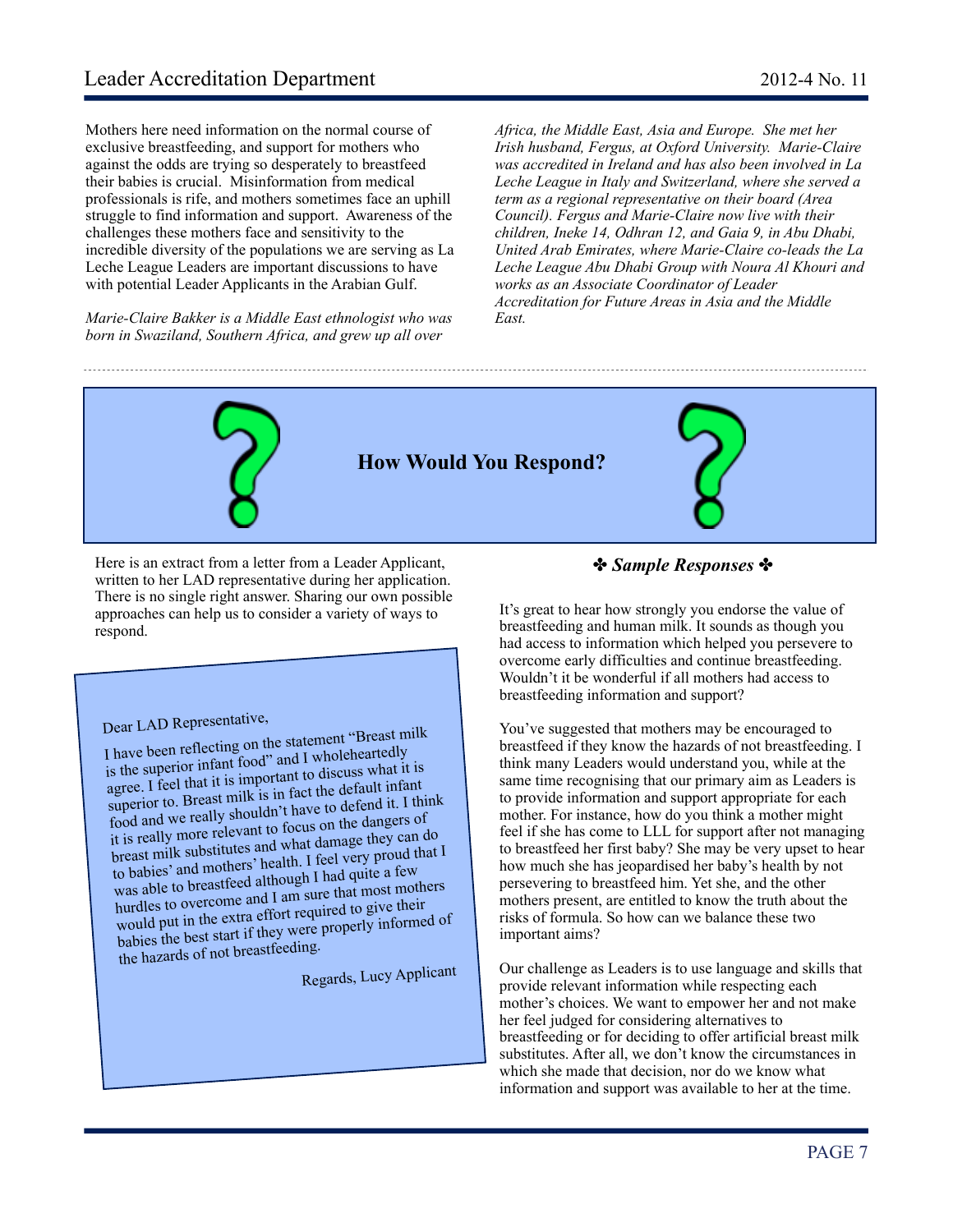Social and cultural influences can be very strong, and some mothers just don't have access to information which might empower them to breastfeed.

Thankfully *The Womanly Art of Breastfeeding* (2010) provides us with a model for how to balance support for breastfeeding with information about the risks of formula. *The Womanly Art* states that breast milk is a baby's normal food: "*There's no formula that comes even close to the milk your body creates*" (p.5) and goes on to say "*Without his normal food, a baby is at higher risk of ear infections, intestinal upsets, and respiratory problems*" (p. 6). The section "*How Important Is Breastfeeding, Really*?" (pp. 5-13) provides a model for how Leaders can talk about breastfeeding as the norm for infant feeding and introduce information about the risks of formula, while keeping the focus on empowering the mother to breastfeed.

The *Preview* lists a Group Dynamics situation that relates closely to this topic: "*During Series Meeting 1, a discussion of the importance of breastfeeding evolves into an attack on bottle-feeding. One pregnant mother, who is on the verge of tears, says 'I bottle-fed my first baby because of jaundice and I really want to nurse this baby but you're making me feel like a rotten mother.'*"

Let's talk through some possible ways of handling this, Lucy. Let me know your initial thoughts and we can explore it together—or you might want to discuss it with your supporting Leader and get back to me with your ideas.

~~~~~~~~~~~~~~~~~~~~~~~~~~~~~~~~~~~~~~~~~~~

#### Alison Parkes, Great Britain

You make an important point about human milk and breastfeeding: it is the biological norm for human babies. No breast milk substitute can measure up to this superior infant food. A meeting discussion about the "benefits of breastfeeding" can also include information about the risks of artificial feeding. The first few pages of Chapter One in *The Womanly Art of Breastfeeding* provide a great example of how a Leader might take a balanced approach, discussing both the amazing attributes of normal feeding and the risks of formula feeding. Offering information in this balanced way also means we can provide support and encouragement for a wider range of women. Every woman is unique, and mothers who make the decision to breastfeed find encouragement in different sources. So while one mother in a meeting might be motivated to persevere through difficulties because she wants to avoid the risks of artificial feeding, the person sitting next to her might find that her own encouragement comes from the knowledge that she is giving her baby a precious gift by breastfeeding.

It sounds like presenting the risks of artificial feeding is something that will be easy for you to do. If you find you need some inspiration when it comes to discussing the benefits of breastfeeding, it might help to think in terms of celebration. Discussing the "benefits" of breastfeeding doesn't necessarily have to mean we are put on the defensive, forced to prove that breastfeeding is better than formula. Instead, we can celebrate the astonishing beauty, efficiency, and perfection of the biological norm.





# Dear Fellow LAD Representatives,

I am writing to two isolated Leader Applicants who both live in small rural communities over 200 km from their nearest Groups. I would love to have some ideas about how I can best support them. As they go through their applications I would like them to get the feeling of what it is like to be part of a Group both for their own support and so that they can feel confident in<br>establishing their own Groups in their<br>communities establishing their own Groups in their<br>communities.

ACLA

How would you respond? Send your suggested reply or an extract you would like to share with other LAD representatives to Eleanor Becker at: [ellleanorbecker@gmail.com](mailto:ellleanorbecker@gmail.com)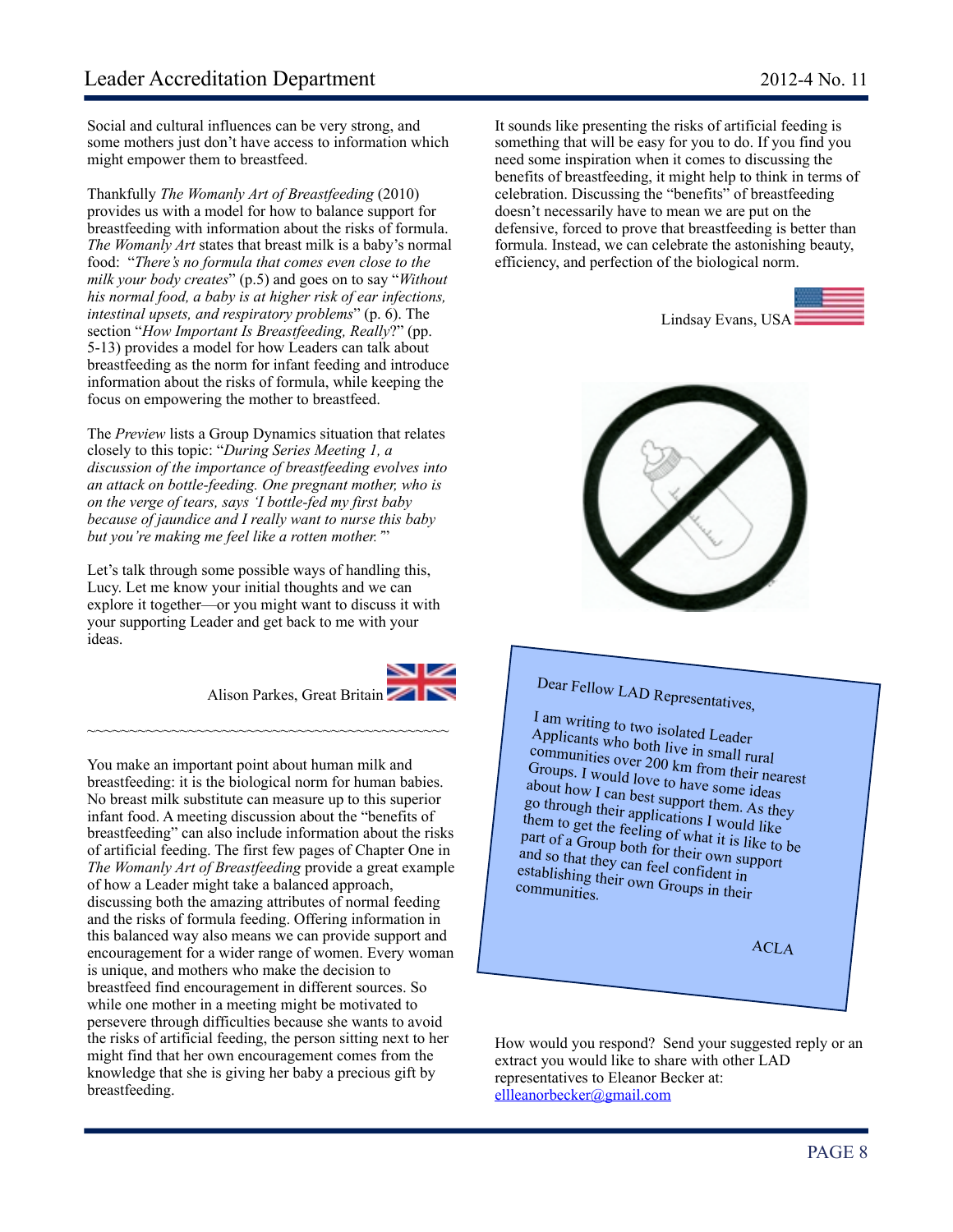

## **A Taste of LAD International**

## **Melinda Ring, CLA for Kentucky-Tennessee, USA**



I grew up in Alabama and Tennessee, USA, and after college, I served a year with AmeriCorps, which is a volunteer service in the USA. Later I worked in academic laboratories while I earned a masters degree in education. I enjoyed a wonderful job as a museum educator until my first son, Owen, was born in 2007. Our family has moved quite a bit for my husband's education and employment as a professor and teacher of Latin and Greek languages; we have called the US states Tennessee, North Carolina, Virginia, and Pennsylvania home.

We moved soon after Owen was born to a town more than an hour away from the nearest LLL Group. When we moved again a year later, one of the first things I did in our new town, Lancaster, Pennsylvania, USA, was to attend an LLL meeting. I was accredited in January, 2011, just after our second son, Caedmon, was born.

Soon after my accreditation, Peggy Moran, the ACLA with whom I did my application work, encouraged me to get involved in LLL work beyond my own Group as soon as I felt ready. She helped make me aware of the need for Leaders to participate in Area work and the shortage of Leaders active at the Area level. She was sure to note that I could join the LAD even as a new Leader.

After leading my first series of meetings, my family moved yet again for my husband's job. We were happy to be back in our home state of Tennessee, and I learned that there was no LLL Group in our county. I began working to establish a Group, and the response assured me that mothers here were waiting for a place to receive as well as offer breastfeeding support. In working with two Leader

Applicants from our Group, I became aware of the need for LAD representatives in our Area.

I was pleased to complete my LAD orientation with Marie Beam, LAD Council member, around the same time that I welcomed two new co-Leaders. I was appointed CLA for our Area in September 2012 and look forward to working with mothers to meet the needs they see in their own communities for breastfeeding support.

I am finding my new work very rewarding and appreciate the connection to other mothers that dialoguing with Leader Applicants has allowed me. I love the work of being a mother, and I am really enjoying discussions with other mothers about their mothering and breastfeeding journeys. I am learning a lot about working in the LAD, and am pleased to find myself so often in the virtual company of supportive women who have enjoyed this work long-term.



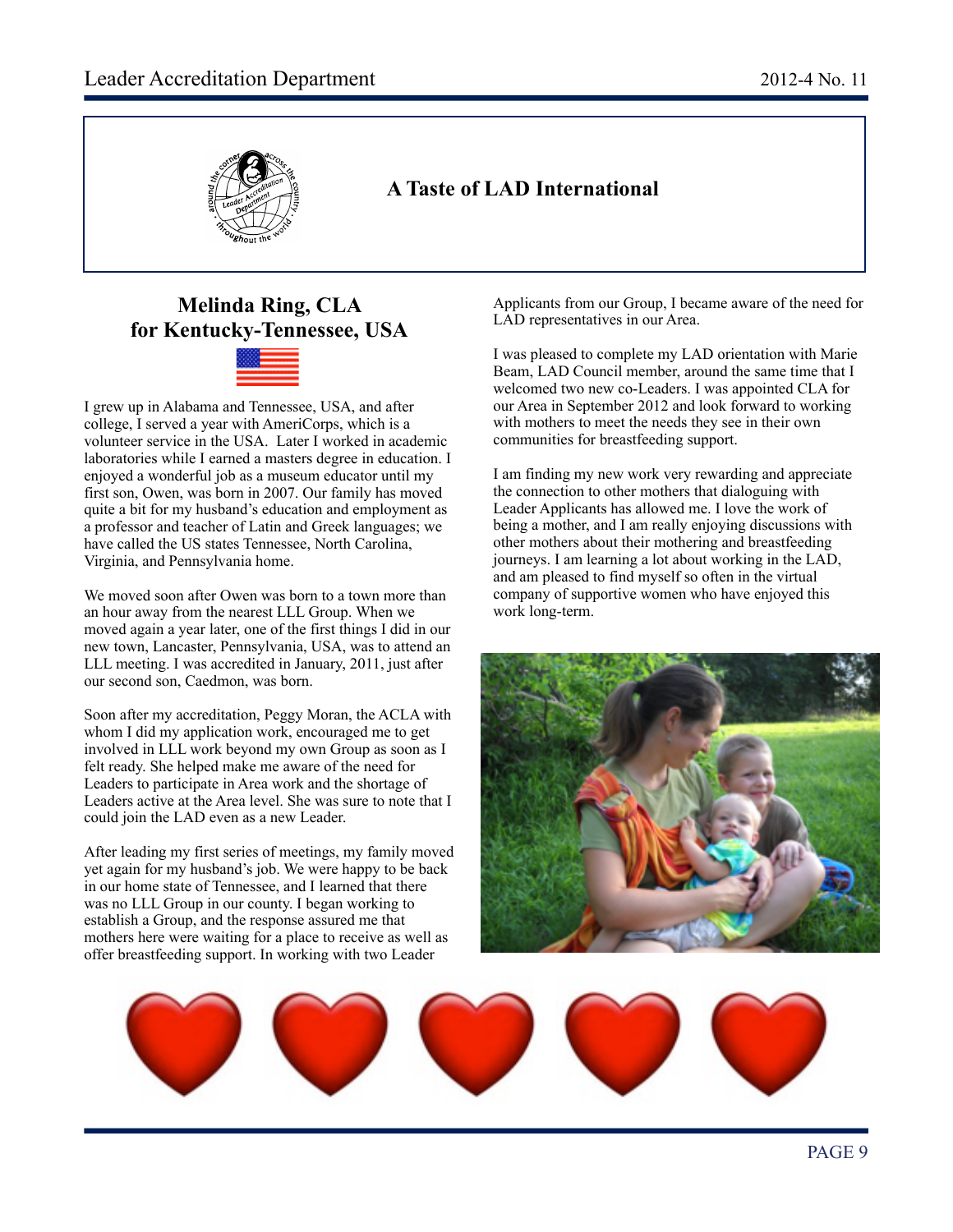

#### **New ACLA serving as a supporting Leader**

Consider asking a new ACLA to act as a mentoring Leader for an isolated Applicant, and to work on things the local sponsoring Leader would normally cover. This will provide the Applicant with the benefit of the perspective of a Leader in her application and will provide the new ACLA with the opportunity to observe what is involved in an application.

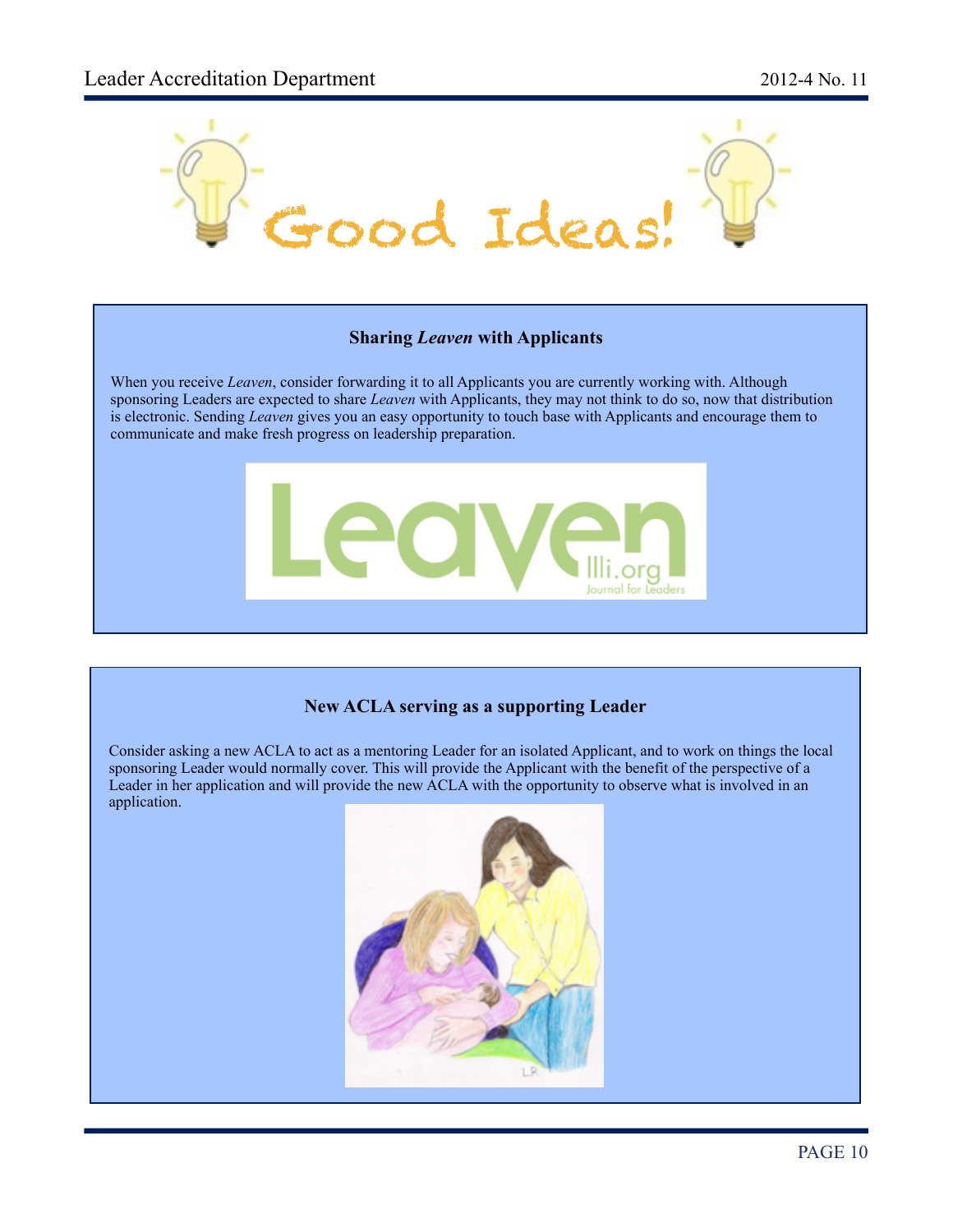



#### *Congratulations on your appointment!*

| Karin Ali                 | CLA, New York, USA                         |
|---------------------------|--------------------------------------------|
| Laura Birch               | <b>ACLA, Great Britain</b>                 |
| Marie-Eve Dallaire        | ACLA, Ligue La Leche Canada                |
| <b>Francine Germanier</b> | ACLA, Switzerland                          |
| Christina McCarthy        | ACLA, Central and Southern Ontario, Canada |
| Deborah Mesher            | ACLA, Central and Southern Ontario, Canada |
| Joan Peloso               | RALA, LLL Alliance, USA                    |
|                           |                                            |

#### *Photo letters from LAD representatives*



Laurence Kher-Descourtieux, Great Britain, with her twins, Alix and Quentin (now 13 years old).

"*I joined LAD France in 1997. It's so good to be in the baby-friendly atmosphere of La Leche League.*"



Laura Birch, Great Britain, with her children: (from left) Carys, 2  $\frac{3}{4}$  years; Isolde, 7 months; Ffion, 4  $\frac{1}{2}$  years.

"*I've met so many wonderful women through La Leche League*."